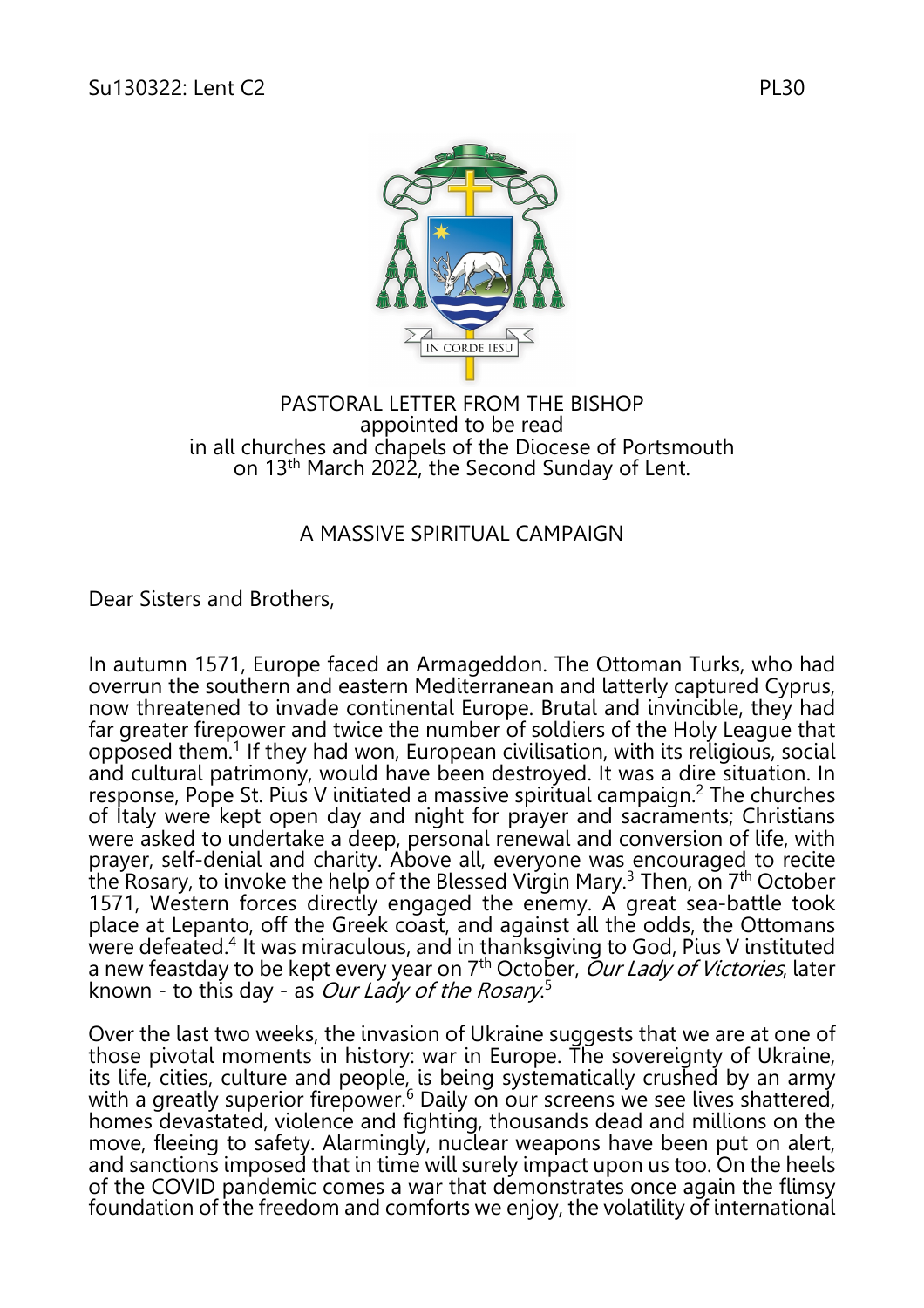relations and the fragility of life in this twenty-first century world. As Christians, as Catholics, we are driven to ask: What can we do?

Here's what we can do. For *now is the favourable time: this is the day of* salvation.<sup>7</sup> This is the holy season of Lent and we began it on Ash Wednesday by praying this Collect at Mass: *Grant, O Lord, that we may begin with holy* fasting this campaign of Christian service, so that, as we take up battle against spiritual evils, we may be armed with weapons of self-restraint.<sup>8</sup> Lent is an annual spiritual campaign, a time of renewal and conversion, a time to do battle against evil in ourselves and in others. It is a season when as disciples we make a renewed effort to enact the Kingdom of God and its values. The weapons we deploy are threefold: prayer, self-denial and charity (almsgiving). So this year, let's offer up, in union with Christ's self-sacrifice in the Mass, our Lenten works of prayer, self-denial and charity for the peoples of Ukraine and for peace.

Practically, we can help by donating to food and clothes banks. Indeed, it is wonderful to see this happening already in parishes and schools across the Diocese. We can donate to charities through Caritas and through CAFOD. We can also help by works of advocacy, expressing our solidarity through social media, writing to our MPs, to leaders and to embassies, calling for an end to the war. But as Catholics, above all we can mount what Pius V did, a massive spiritual campaign, offering up to God our Lenten works as a plea for help.

Let's go back to World War One. In 1917, when the Blessed Virgin reportedly appeared in Fatima, what was Her message? She called on everyone to take up spiritual weapons to re-establish peace in the world. She asked us every day to pray the Rosary, a most powerful prayer that unites us with Christ Her Son.<sup>9</sup> And She invited us to undertake a deep, personal renewal in faith and conversion of our lives. <sup>10</sup> God always hears our prayers, so let us bombard heaven with petitions for peace, offering up our Lenten penance. Might parishes celebrate an extra evening Mass for peace, with Confessions and a time of Adoration? Why not obtain a copy of the Second Eucharistic Prayer of Reconciliation and pray and reflect on it? $11$ <sup>'</sup> Why not recite after Mass the prayer to St. Michael the Archangel, Patron of Kiev?<sup>12</sup> Or say daily the Rosary? What about joining or organising a protest, rally or march? Schools might like to learn and to pray the Our Father in Ukrainian. And don't forget to commend to the Lord the Russian people, thrust into a war no-one would want.

So let's mount a massive spiritual campaign. Let's make this Lent not just about me, but about others. If you are tempted to slacken your penances or to give into temptations, recall our common purpose: to pray for peace. Let's make our fasting not just about the odd beer or snack, but something substantial to implore the Lord's help. And let's undertake works of almsgiving and advocacy that, by the power of the Holy Spirit, will change the course of human history.

*Master, it is wonderful for us to be here* exclaimed St. Peter in today's Gospel.<sup>13</sup> On this Second Sunday of Lent, with Peter, James and John, we climb Mount Tabor to be with Jesus in prayer and wonder. In His transfiguration, we glimpse not only His inner identity as God the Son, but also His risen humanity, to which we too in Him are one day called. True, our lives on earth are short; our abiding home is in heaven. As the Letter to the Hebrews says, *in this life there is no eternal city for us .. we look for one in the life to come*.<sup>14</sup> The Ukrainian crisis is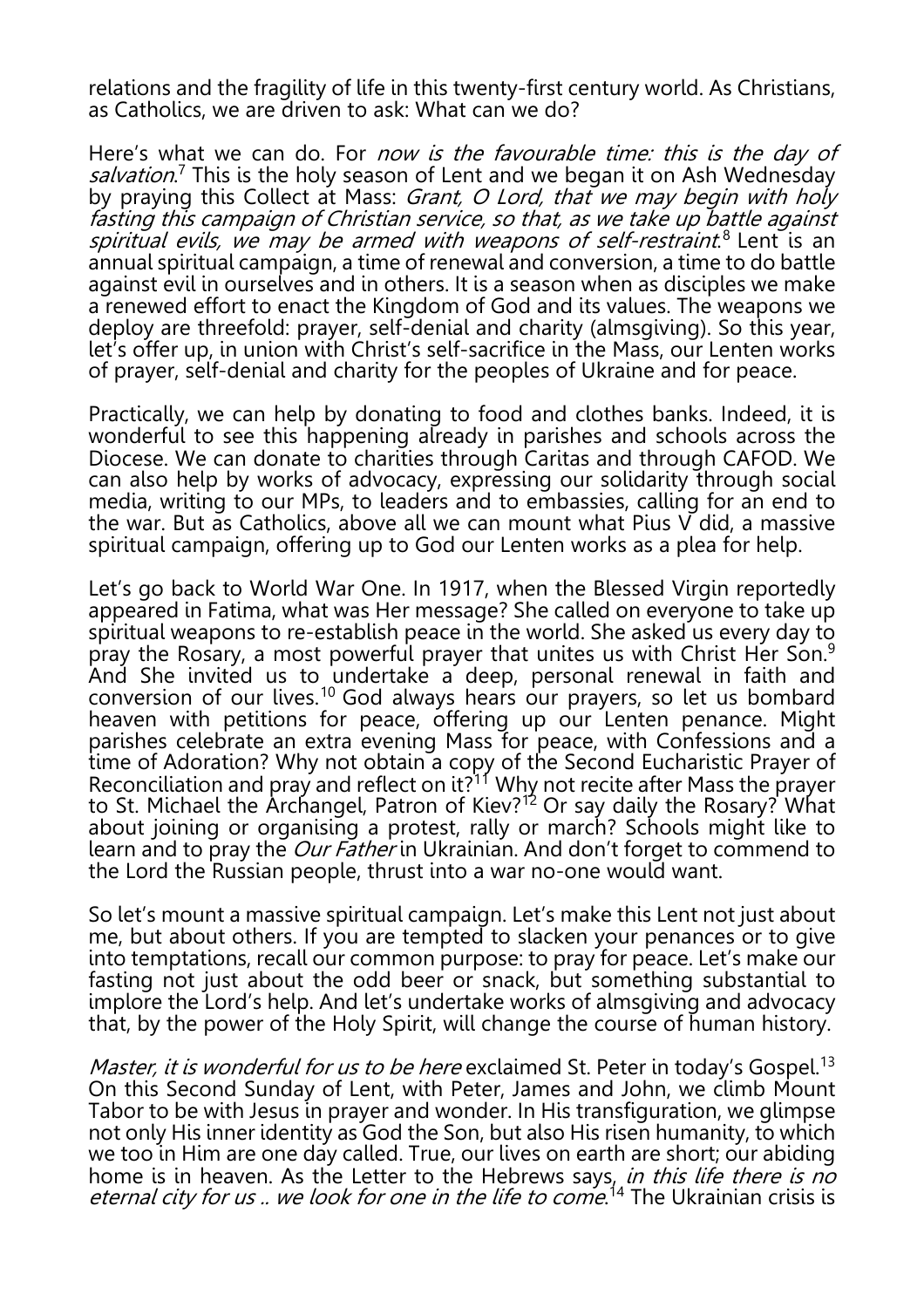one of many conflicts in the world, all of which represent the bigger, cosmic battle between good and evil. But with the Lord nothing is impossible<sup>15</sup> and as St. Thomas Aquinas once said, there are some things God wishes to give us only if we pray for them.<sup>16</sup> That is why this Lent I want to invite you to join me in a massive spiritual campaign, with prayer and with a deep, personal renewal, pleading for the peoples of Ukraine, for an end to the war and for lasting peace. May Our Lady of Victories pray for us now. May She help us renew our lives and grow in holiness. May She win for us the gift of peace and bring us all one day to Christ Her Son, in that place of eternal peace for which our hearts long.

In Corde Iesu, +Philip Bishop of Portsmouth

<sup>6</sup> Archbishop Sviatoslav Shevchuk of Kyiv-Halych, the major archbishop of the Byzantine Catholic Church, has been broadcasting on YouTube a daily message about the situation, seeking to encourage his faithful and to enlist our prayers and support: see for instance https://www.youtube.com/watch?v=sDh836C2wmA (March 2022)

<sup>7</sup> 2 Corinthians 6: 2

<sup>1</sup> For a general overview of the Ottoman offensive in Europe, see F. Littell *Historical Atlas of Christianity* (New York, Continuum: 2001) 219-222.

<sup>2</sup> See R. De Mattei *Saint Pius V* (Manchester NH, Sophia Institute Press: 2021) 205-247. Interestingly, Mattei argues that the pontificate of Pope Pius V was the most pivotal pontificate of the last millennium.

<sup>3</sup> See R. Bireley *The Refashioning of Catholicism 1450-1870* (Basingstoke, Macmillan Press: 1999): "In the course of the  $15<sup>th</sup>$  century, the Rosary had emerged as a form of prayer popular because of the manner in which it combined vocal prayer with reflection on the mysteries or events of the life of Mary and Jesus" (109).

<sup>4</sup> For a classical account of this battle, see J. B. Heffernan "Battle of Lepanto" in ed. W. J. McDonald et al *New Catholic Encyclopaedia Volume VIII* (New York, McGraw-Hill: 1967) 665- 666

<sup>&</sup>lt;sup>5</sup> The name of the feast was changed to Our Lady of the Rosary by Pope Gregory XIII in 1573. Bireley notes how by attributing the victory at Lepanto to Our Lady and the Rosary, Pius V gave the recitation of the Rosary a great impetus: see *The Refashioning of Catholicism* 110.

<sup>8</sup> *The Roman Missal. English Translation according to the Third Typical Edition* (London, CTS: 2010) 233

<sup>&</sup>lt;sup>9</sup> "The Rosary, though clearly Marian in character, is at heart a Christocentric prayer. In the sobriety of its elements, it has all the *depth of the Gospel message in its entirety*, of which it can be said to be a compendium. It is an echo of the prayer of Mary, her perennial *Magnificat* for the work of the redemptive Incarnation which began in her virginal womb. With the Rosary, the Christian people *sits at the school of Mary* and is led to contemplate the beauty on the face of Christ and to experience the depths of his love. Through the Rosary, the faithful receive abundant grace, as though from the very hands of the Mother of the Redeemer" St. John Paul II *Rosarium Virginis Mariae* (London, CTS: 2002) 1

<sup>&</sup>lt;sup>10</sup> Pope Francis has said: "Following the example of St John Paul II, a great devotee of Our Lady of Fatima, let us listen attentively to the Mother of God and ask for peace for the world." See 'Why Fatima is Important,' *World Apostolate of Fatima England and Wales*: https://worldfatima-